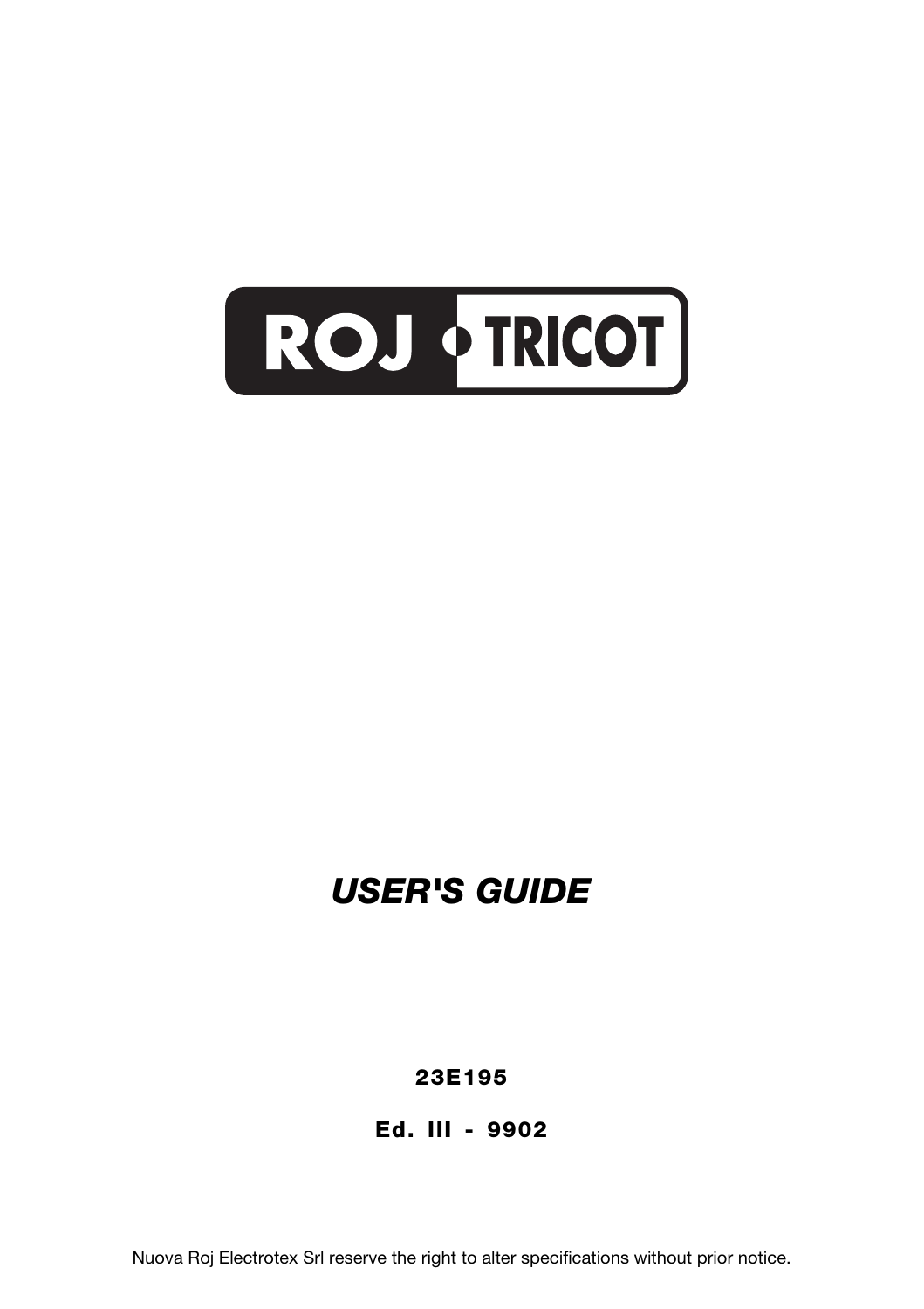# *WARNING*

*Caution must be taken in the close vicinity of the feeder as it contains moving parts that can cause injuries. In normal operation the feeder can start without prior warning.*

*Always turn off the main switch before any replacement or connection.*

*Any work on electrical components must be carried out by qualified personnel and authorized by Nuova Roj Electrotex.*

*You are asked to use always original spare parts and accessories for Feeders and Voltage Supply Boxes of our production.*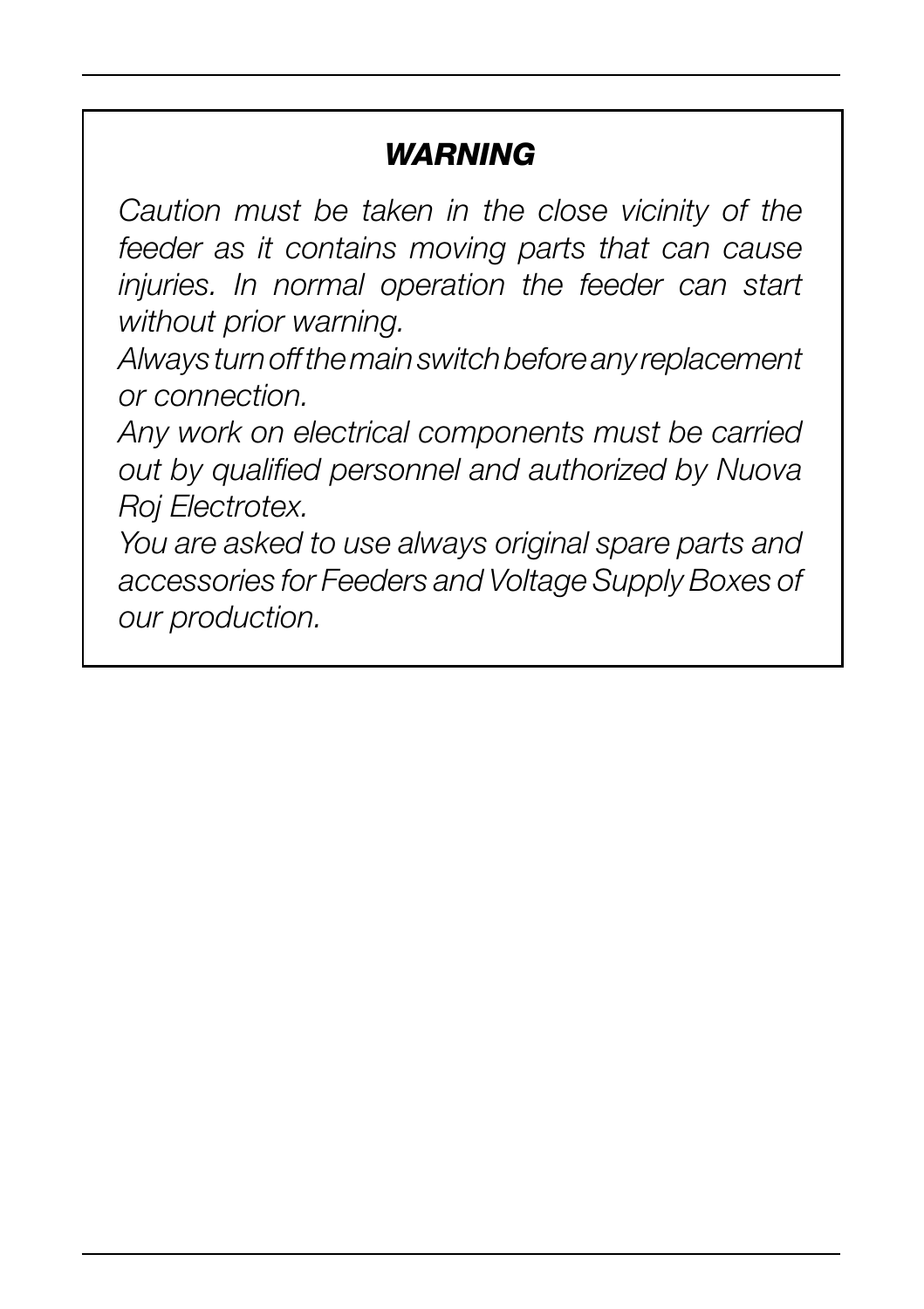### **INDEX**

| <b>TECHNICAL FEATURES</b>                                                                                                                                                                                                                                                                                                                                          | 1                                                                                                                                                         |
|--------------------------------------------------------------------------------------------------------------------------------------------------------------------------------------------------------------------------------------------------------------------------------------------------------------------------------------------------------------------|-----------------------------------------------------------------------------------------------------------------------------------------------------------|
| <b>HOW IT WORKS</b><br>Winding speed<br>Winding direction<br>Feed direction and coils pitch<br>Weft control photocell<br>Photocell sensitivity<br>Weft breakage control photocell<br>Jumper for special working conditions<br>Dirty photocell loom stop<br>Weft feeder deactivation<br>Weft threading<br>Exit brakes<br>Metal brake<br>Flex brake<br>Bristle brake | 2<br>$2 - 1$<br>$2 - 1$<br>$2 - 2$<br>$2 - 3$<br>$2 - 3$<br>$2 - 3$<br>$2 - 3$<br>$2 - 4$<br>$2 - 4$<br>$2 - 4$<br>$2 - 5$<br>$2 - 5$<br>$2-6$<br>$2 - 7$ |
| <b>INSTALLATION GUIDE</b><br>Connection to the voltage supply box                                                                                                                                                                                                                                                                                                  | з<br>3-2                                                                                                                                                  |
| <b>MAINTENANCE - TROUBLESHOOTING</b><br>Preventive maintenance<br>Troubleshooting                                                                                                                                                                                                                                                                                  | 4<br>4-1<br>$4 - 2$                                                                                                                                       |
| <b>ACCESSORIES</b><br>Entry accessories<br>Pneumatic threader<br>F.A.F. brake<br>Yarn guide assembly<br>Lubrication device<br>Anti-snarl group<br>Paraffin applicator<br>Exit accessories<br>Double leaf brake<br>Double leaf brake + tension rod<br>Double blade leaf brake + tension rod<br>Two double plate brake + tension rod<br>Tension rod                  | 5<br>$5 - 1$<br>$5 - 1$<br>$5 - 1$<br>$5-2$<br>$5 - 2$<br>$5-2$<br>$5 - 2$<br>$5 - 3$<br>$5-3$<br>5-3<br>5-4<br>$5 - 4$<br>$5 - 4$                        |
| TABLE I - HOW TO CHOOSE THE METAL BRAKE<br>TABLE II - HOW TO CHOOSE THE BRISTLE BRAKE<br>TABLE III - HOW TO CHOOSE THE FLEX BRAKE                                                                                                                                                                                                                                  | 6-1<br>6-2<br>6-3                                                                                                                                         |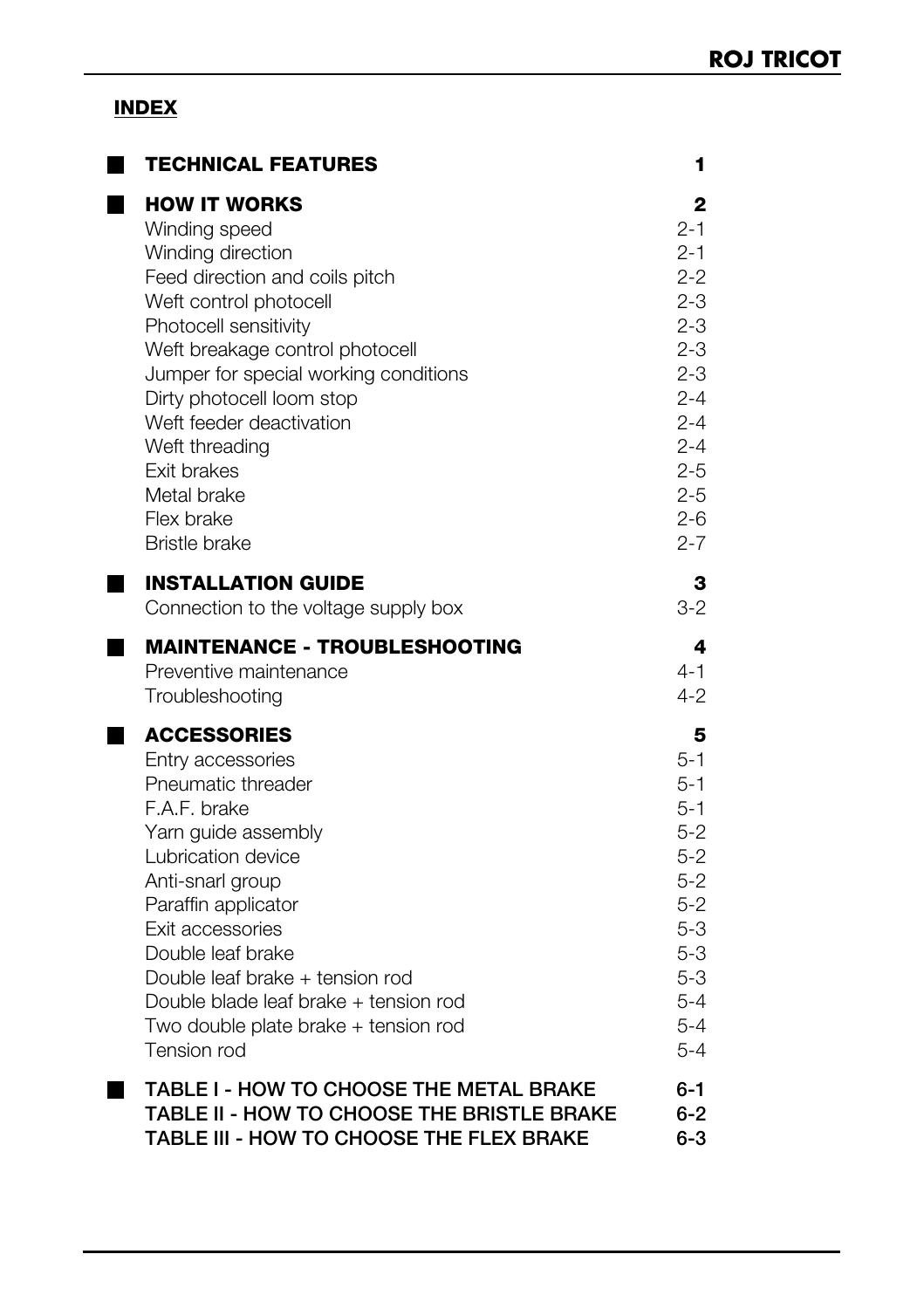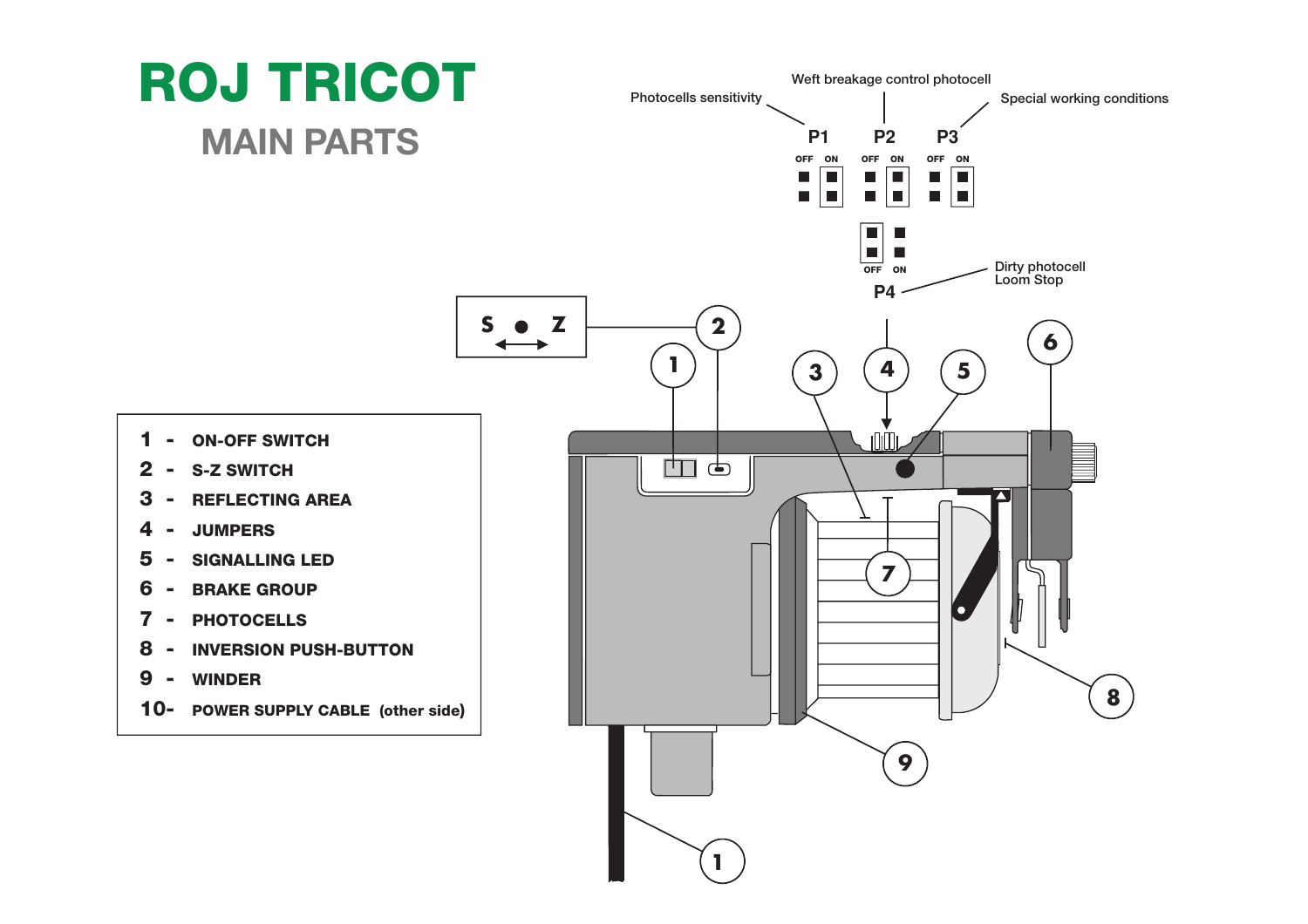### **TECHNICAL FEATURES**

**ROJ TRICOT** is a separated coils weft feeder.

It is manufactured in two basic models:

### **ROJ TRICOT/S**

Provided with a natural or synthetic bristle tension device

### **ROJ TRICOT/N**

Provided with a metallic-sheet tension device

Motor power rating : 90 W

- Weight: 5.6 kg
- Operating temperature range: from 0 ° to 40° C

Nonoperating temperature range: from -25 ° to +65°C

Package dimension: as shown in the picture



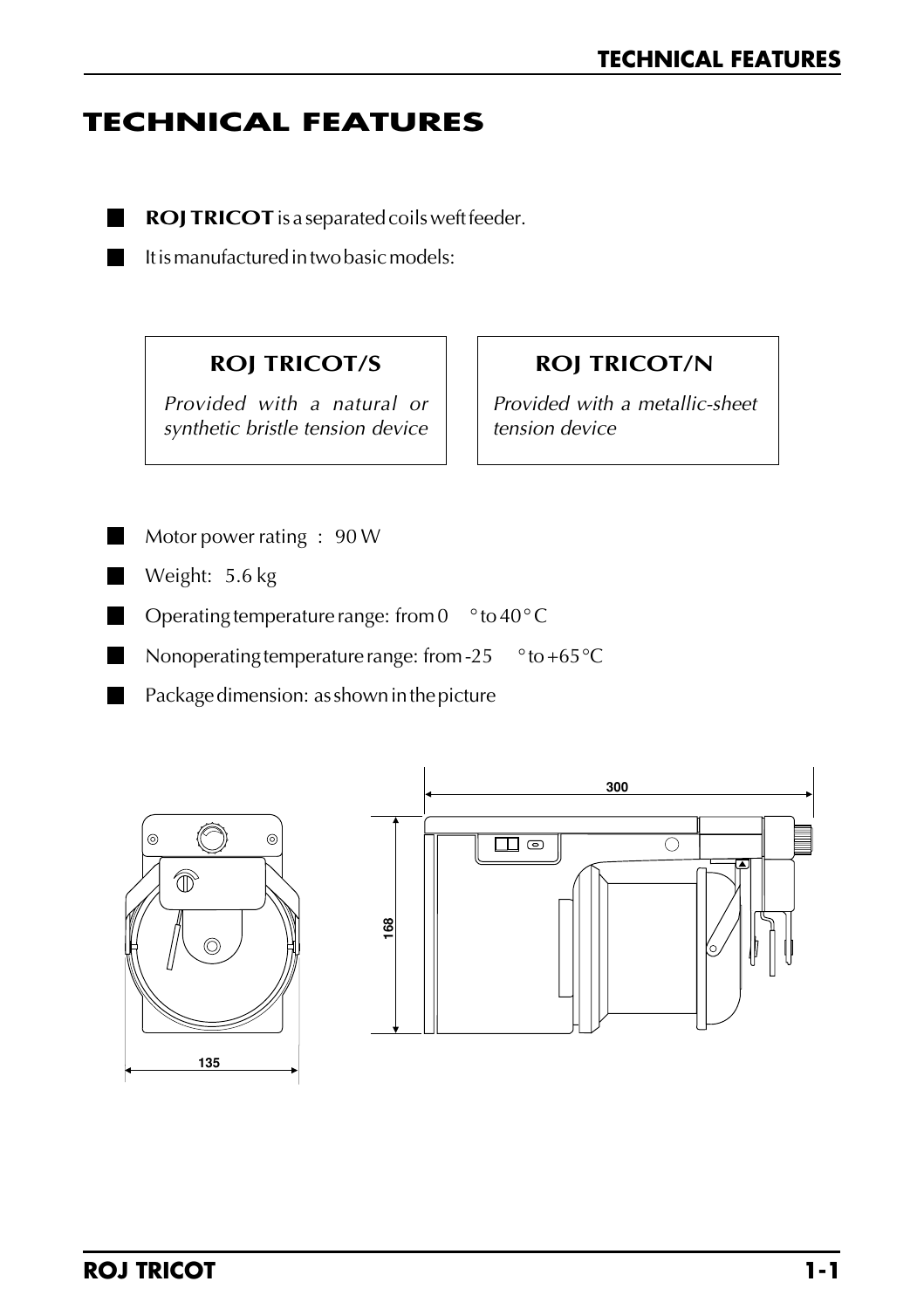# **FEATURES - OPERATIONS - ADJUSTMENTS**

**NOTE - Before operating, please remember to turn the unit off.**

**WINDING SPEED**

Self adjusting range:

**60 to 1200 m/min**

#### **WINDING DIRECTION (S-Z)**

Set the S/Z switch in the desired position (S-twist=clockwise; Z-twist= counterclockwise). Then set the coils feed direction and the coils pitch as described in the next paragraph.

The winding direction must be determined according to the yarn twist (see picture below).



*Set the S/Z switch on the determined position*

#### **NOTE - For low twist (torsion) yarn, use an opposite winding direction in respect the determined one.**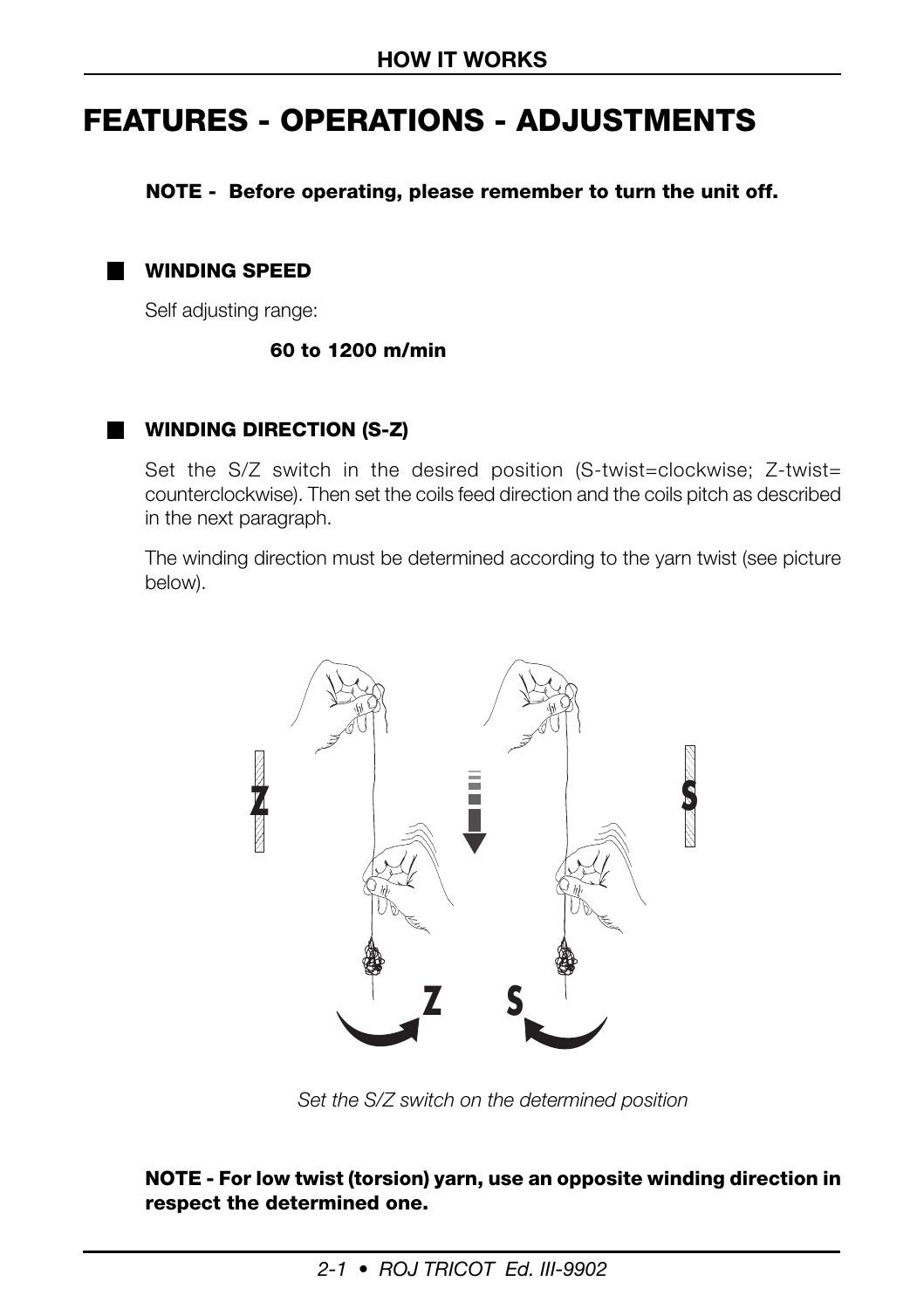#### **FEED DIRECTION AND COILS PITCH**

In reason to have the correct feeding direction it is necessary to preset the winding group to operate according to the winding rotation.



*The coils pitch is adjustable: 4 positions both in S and Z rotation.*

#### **NOTE - Turn off the unit before you setting it.**

Push the front button located on the winding cage and rotate the winder until it locks in. While keeping the button pressed-in proceed rotating the winder until the right pitch between the coils is obtained. Then release the button.

#### **NOTE** - **The pitch selection must be done according to the winding rotation previously selected by the S/Z switch.**



*The maximum pitch is 1.8 mm (position 4)*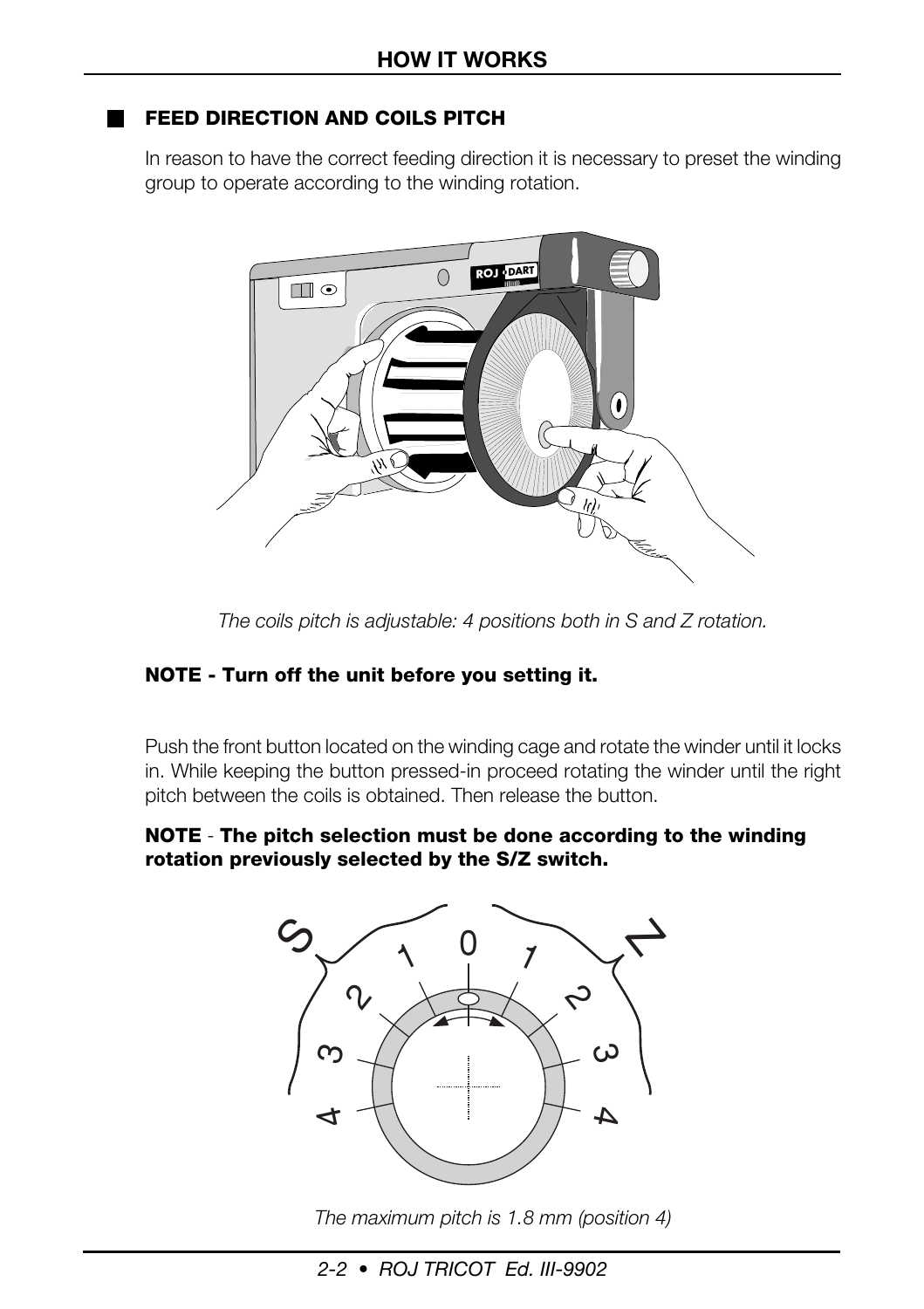#### **WEFT CONTROL PHOTOCELL**



The yarn count range detected by the photocell is:

#### **20 den to 1800 den (5 Nm)**

#### **PHOTOCELL SENSITIVITY**

The unit is preset from the factory to self-adjust the sensitivity of the photocell according to the yarn count. *(jumper P1 position ON*)

It is possible, anyway, to disable the above mentioned function by setting the jumper P1 in position OFF. The unit will work in low sensitivity only.

It is important to limit this operation in the cases described at the troubleshooting paragraph only.

#### **WEFT BREAKAGE CONTROL PHOTOCELL**

The unit is preset to control the yarn input breakage (LOOM STOP function): jumper **P2** position **ON**.

It is possible to disable the Loom Stop function by setting the jumper P2 in position OFF.

#### **NOTE - In order to obtain the Loom Stop or the Color Change function, it is necessary to install an interface in the Voltage Supply Box or in the loom control panel.**

**NOTE - If the coils pitch is too small, it may be necessary to disable the Loom Stop photocell.**

#### **TYPE OF MACHINE APPLICATION**

The jumper **P3** allows to have a finer working operation of the feeder according to different kind of machines.

- **ON** position: for weft insertion machines - Raschel type - (and warping machines).

- **OFF** position: for circular knitting machines and tape looms (less than 80 cm wide).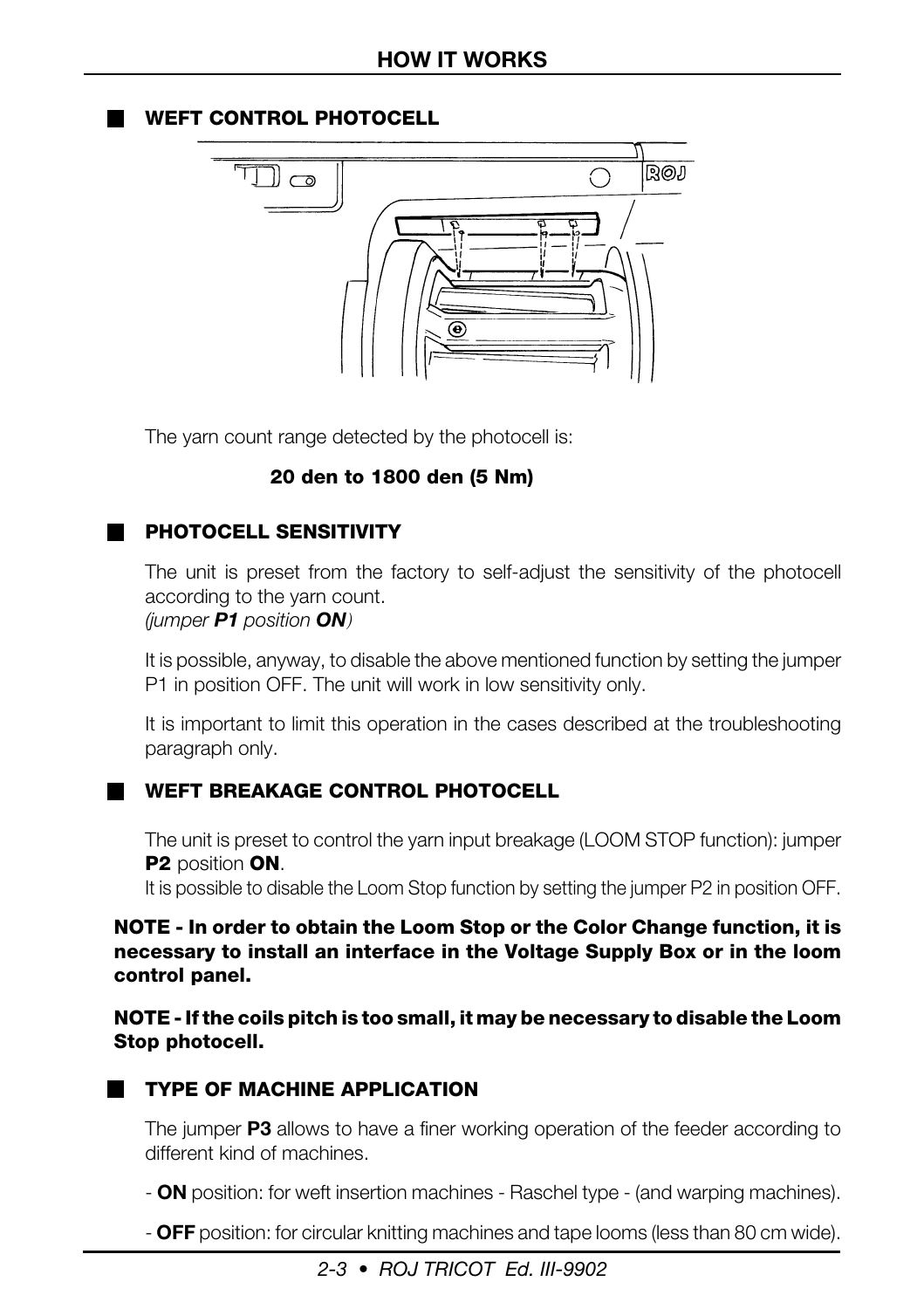#### **DIRTY PHOTOCELL LOOM STOP**

This function allows to stop the loom in case of a dirty photocell alarm (red light flashing).

The operator will be forced in this way, to clean the photocell before restarting the loom avoiding thus quality problem due to lack of maintenance on the unit. To enable the function set the jumper **P4** in position **ON**.

#### **WEFT FEEDER DEACTIVATION**

To deactivate a DART from a group of weft feeder while working in a Loom Stop or Color Change functions proceed as follow:

– SET **ON-OFF** SWITCH IN POSITION **OFF**

– SET **S/Z** SWITCH IN CENTRAL POSITION **(•)**

#### **WEFT-THREADING**

When a weft breakage occurs the unit will automatically set the winder eyelet on the right hand side in order to facilitate the tieing operation.

The use of the Pneumatic threader is recommended (see ACCESSORY paragraph). When the empty feeder is turned-on, the winder eyelet is lined up to the threader guide to facilitate the complete manual threading operation (brake included).

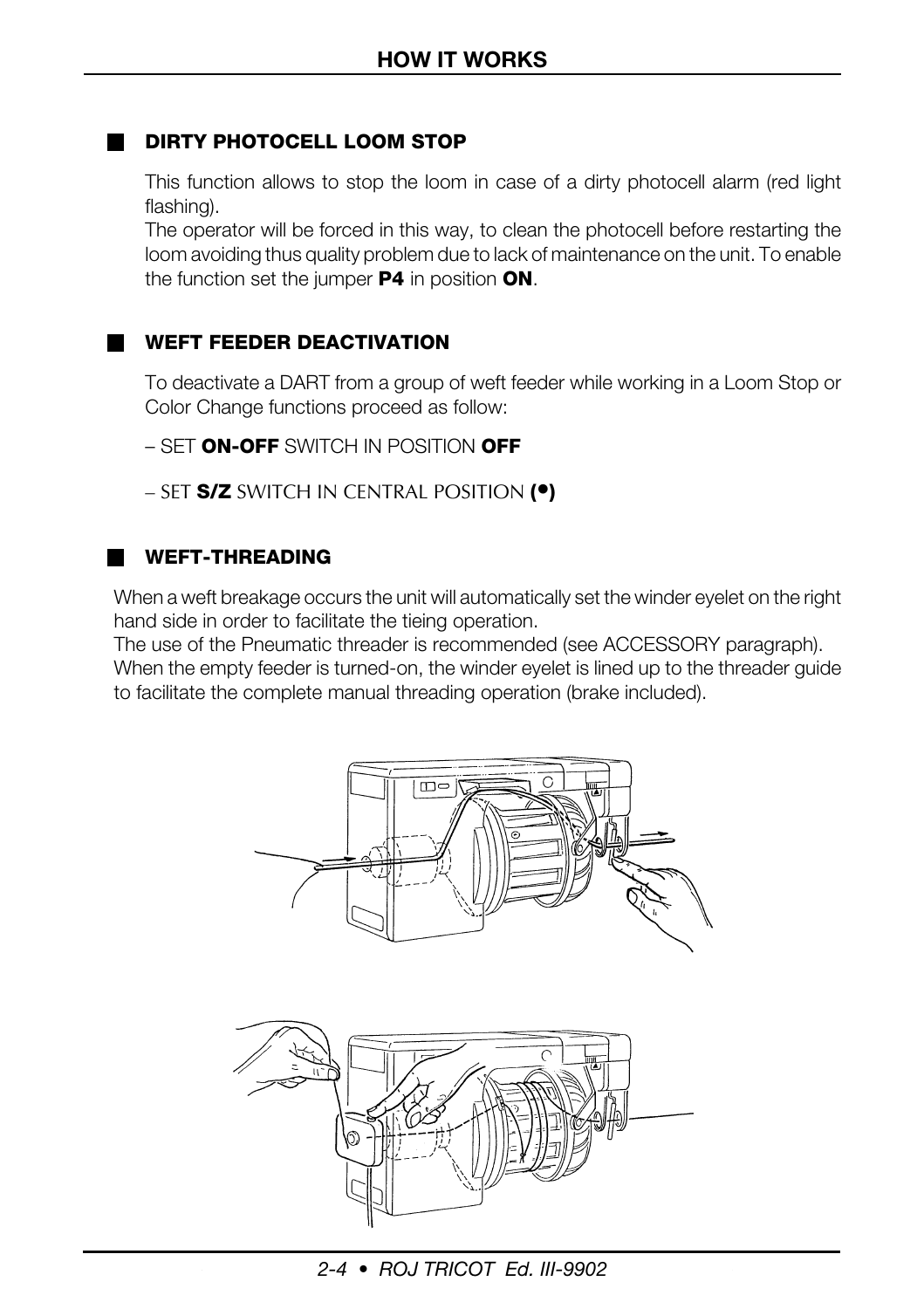#### **EXIT BRAKE**

The exit brake must be selected based on the feeder winding rotation and the type of yarn woven. Refer to **tables I , II, and III** for detailed info.

#### **METAL BRAKE**

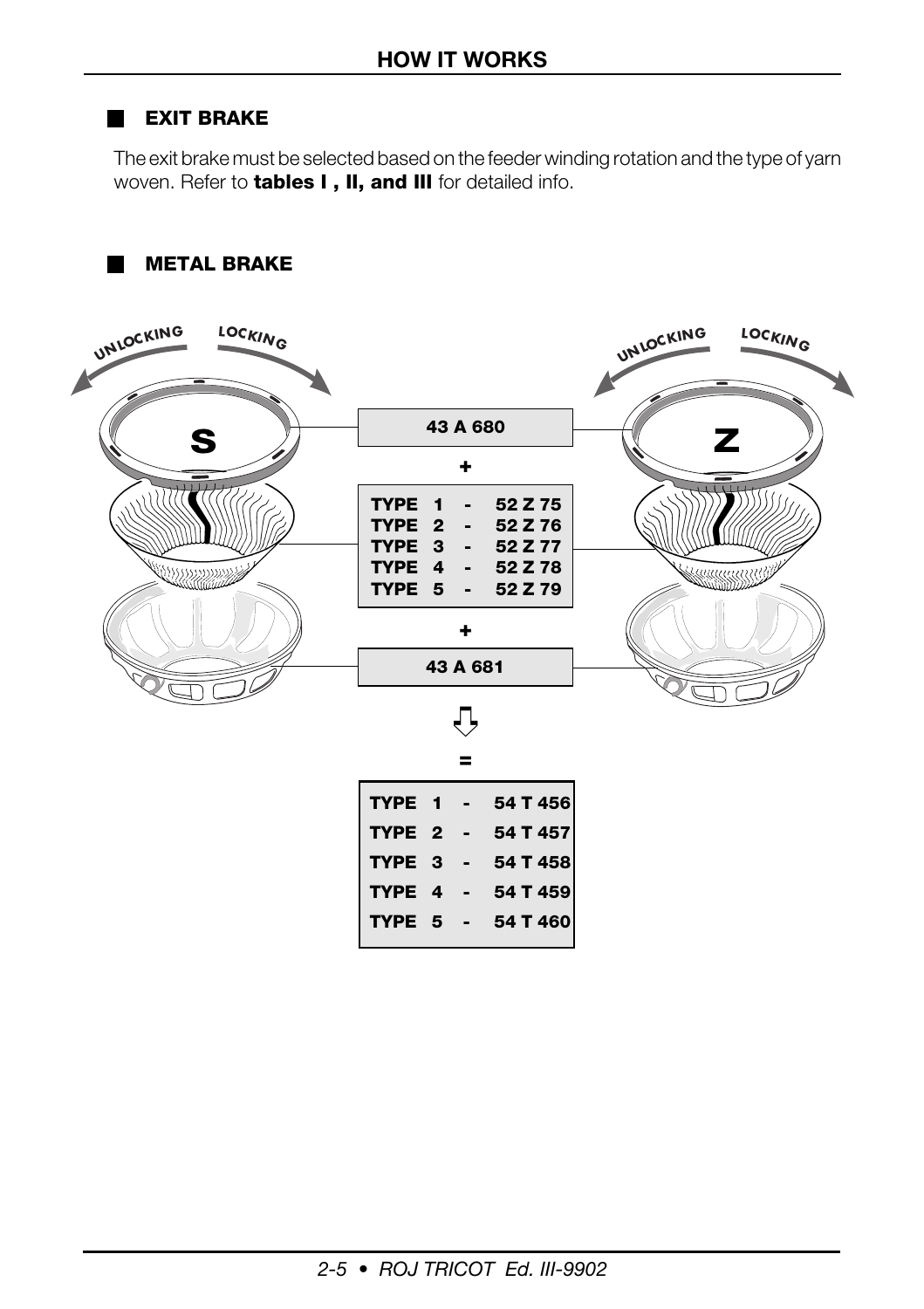#### **FLEX BRAKE**



| YARN COUNT                                                                                                     | <b>BRAKE P/N</b> |
|----------------------------------------------------------------------------------------------------------------|------------------|
| Ne<br>> 40<br>dTex<br>< 150<br><b>Nm</b><br>60<br>$\rightarrow$<br>- 40                                        | 54 F 12          |
| Ne<br>40 $\rightarrow$ 20<br>$150 \rightarrow 300$<br>dTex<br>$\rightarrow$ 20<br>Nm<br>40                     | 54 F 10          |
| <b>Ne</b><br>20<br>$\rightarrow$ 10<br>300 $\rightarrow$ 600<br>dTex<br><b>Nm</b><br>20<br>10<br>$\rightarrow$ | 54 F 11          |
| Ne<br>10<br>5<br>$\rightarrow$<br>dTex<br>>600<br><b>Nm</b><br>< 10                                            | 54 F 13          |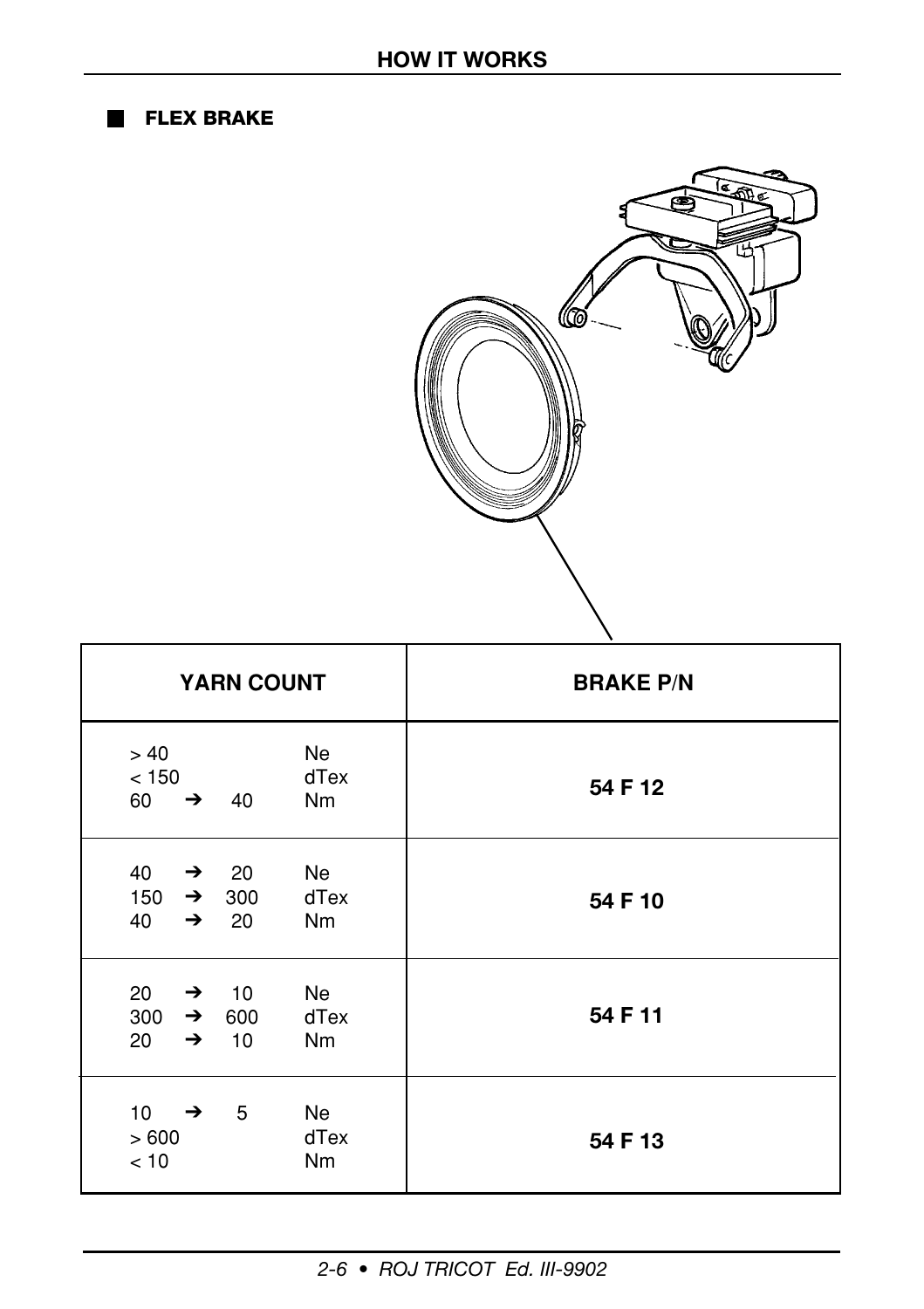### **HOW IT WORKS**



#### **BRISTLE BRAKE**



| <b>RING</b><br><b>COLOR</b> | <b>BRISTLE</b><br><b>COLOR</b> | <b>DESCRIPTION</b>           | <b>ROT</b> | P/N    |
|-----------------------------|--------------------------------|------------------------------|------------|--------|
| <b>BLUE</b>                 | <b>NATURAL</b>                 | NATURAL BRISTLE BRAKE (goat) | S/Z        | 54T450 |
| <b>GREY</b>                 | <b>NATURAL</b>                 | NATURAL BRISTLE BRAKE (goat) | S/Z        | 54T451 |
| <b>BLACK</b>                | <b>WHITE</b>                   | <b>BRISTLE BRAKE 0.1</b>     | S/Z        | 54T452 |
| <b>ORANGE</b>               | <b>WHITE</b>                   | <b>BRISTLE BRAKE 0.2</b>     | S          | 54T453 |
| <b>ORANGE</b>               | <b>BLACK</b>                   | <b>BRISTLE BRAKE 0.2</b>     | Z          | 54T454 |

#### **Brakes recommended for machines with continuous yarn withdrawal:**

| <b>RING</b><br><b>COLOR</b> | <b>BRISTLE</b><br><b>COLOR</b> | <b>DESCRIPTION</b>             | <b>ROT</b> | P/N    |
|-----------------------------|--------------------------------|--------------------------------|------------|--------|
| <b>ORANGE</b>               | <b>NATURAL</b>                 | <b>BRISTLE BRAKE (goat) Z</b>  | Z          | 54T628 |
| <b>ORANGE</b>               | <b>NATURAL</b>                 | <b>BRISTLE BRAKE (goat) S</b>  | S          | 54T629 |
| <b>BLACK</b>                | <b>NATURAL</b>                 | <b>BRISTLE BRAKE (goat) LZ</b> | Z          | 54T630 |
| <b>BLACK</b>                | <b>NATURAL</b>                 | <b>BRISTLE BRAKE (goat) LS</b> | S          | 54T631 |
| <b>GREY</b>                 | <b>NATURAL</b>                 | <b>BRISTLE BRAKE (goat) Z</b>  | z          | 54T632 |

*2-7 • ROJ TRICOT Ed. III-9902*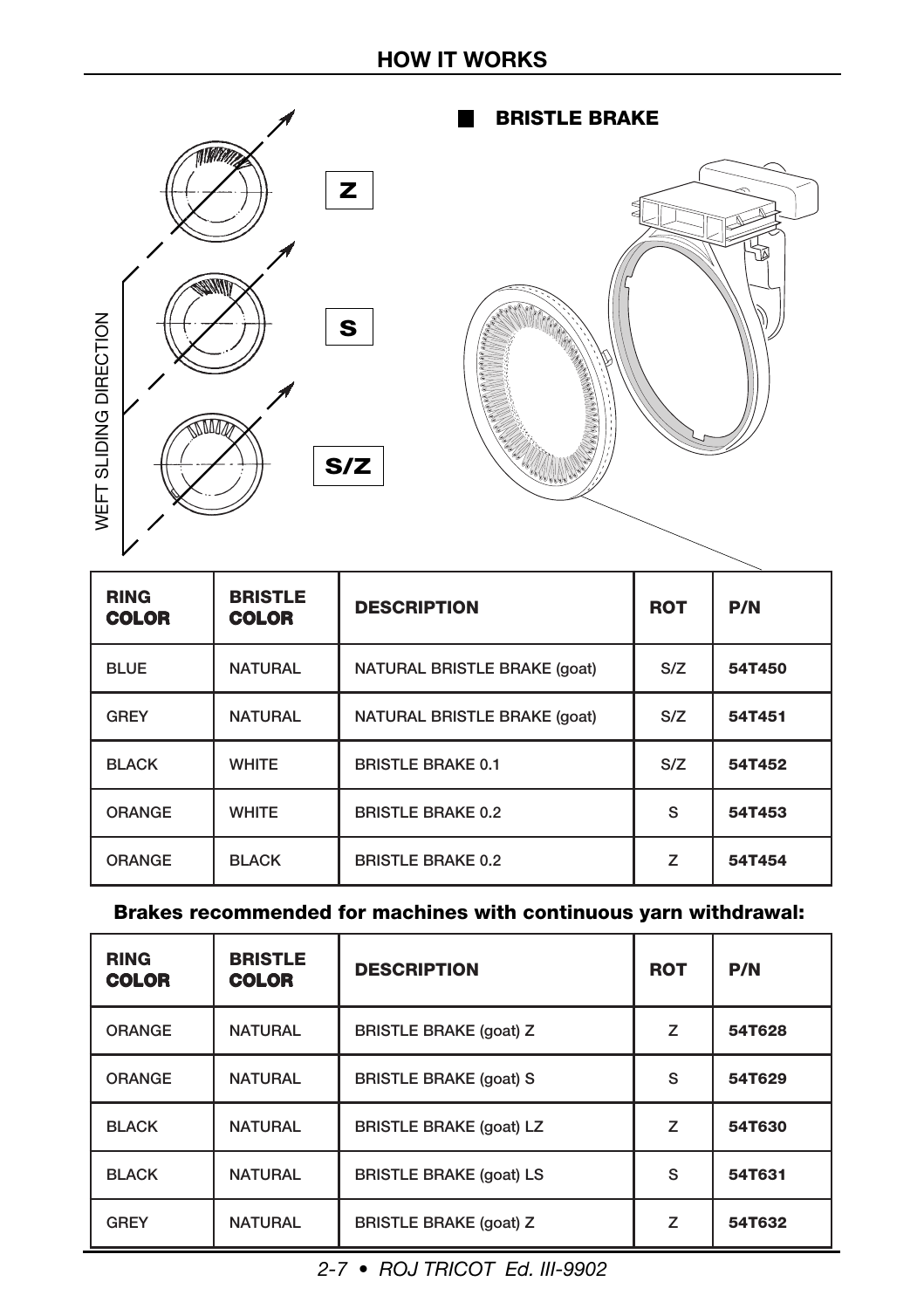### **INSTALLATION GUIDE**

- $\blacksquare$  Make sure that the power supply box is correctly wired before plugging the unit in
- The feeder's stand and the metallic parts in touch with the thread must be ground connected.

**Note - a complete line of stands expressly designed is available upon request to Roj Electrotex.**

■ Do not operate the weft feeder immediately after removing it from a cold storage place. Moisture may causes failures or bad operation of the feeder.

**Wait until it is completely dry before operating.**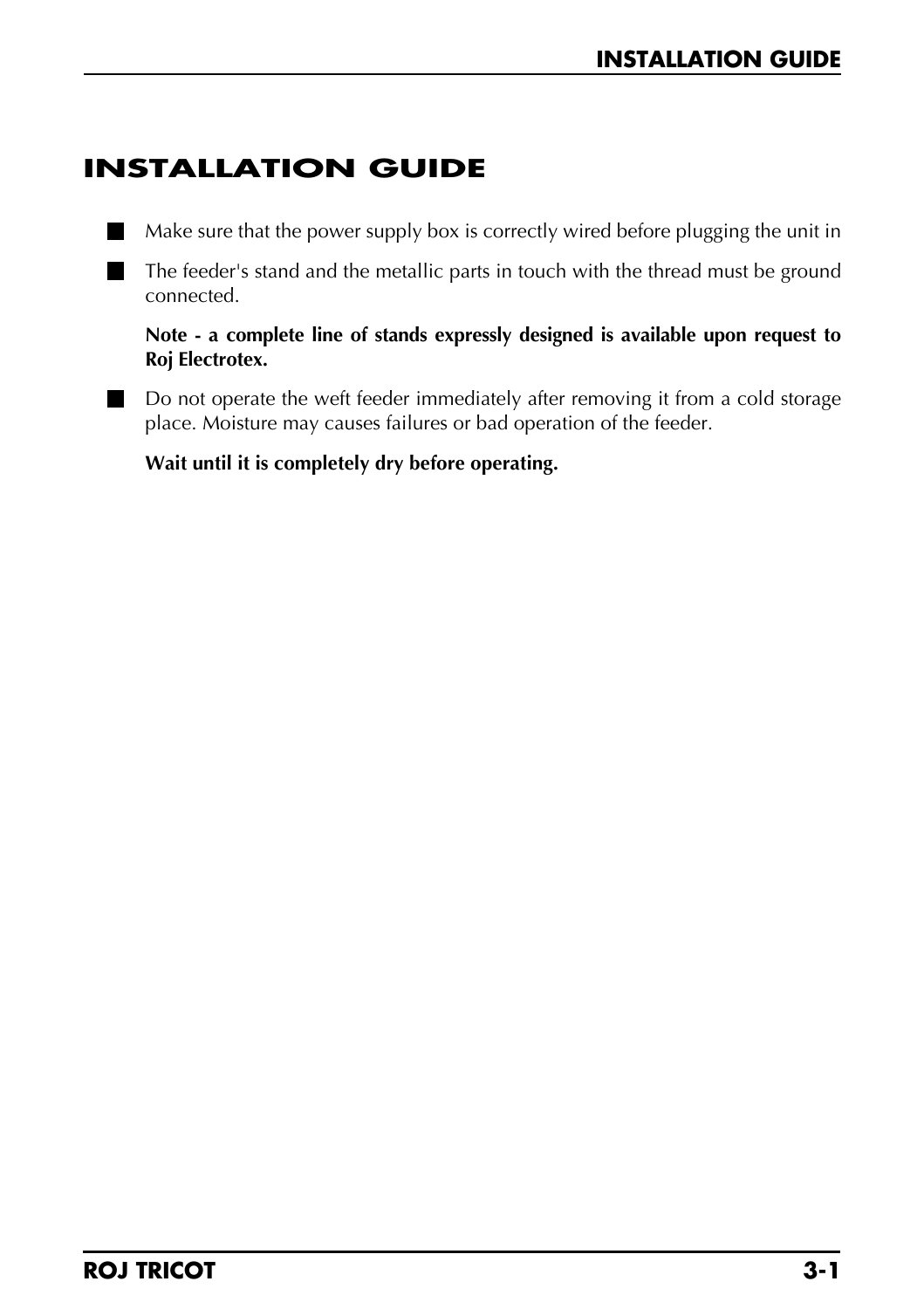### **CONNEXION TO THE VOLTAGE SUPPLY BOX**

#### **1 - UNIVERSAL VOLTAGE SUPPLY BOX**



#### **2 - SPECIAL VOLTAGE SUPPLY BOX (2 kW)**

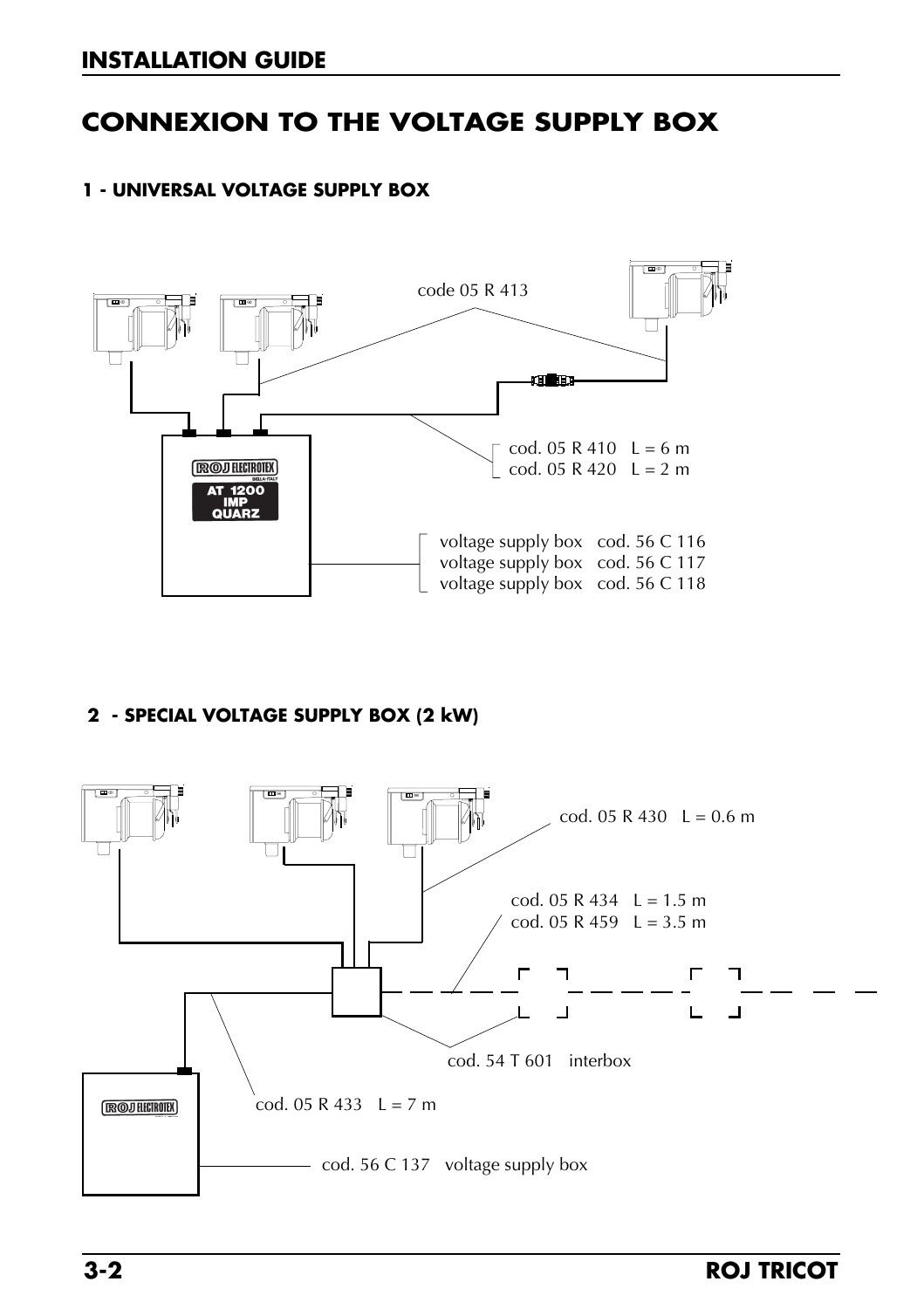### **Interbox part-nr. 54 T 601**



#### **NOTE**

On the last interbox, put the connector part-nr. 53 F 5 on the free terminal placed on the board part-nr. 50 H 518. Make sure that the contacts #4 and #5 are connected between them (see picture).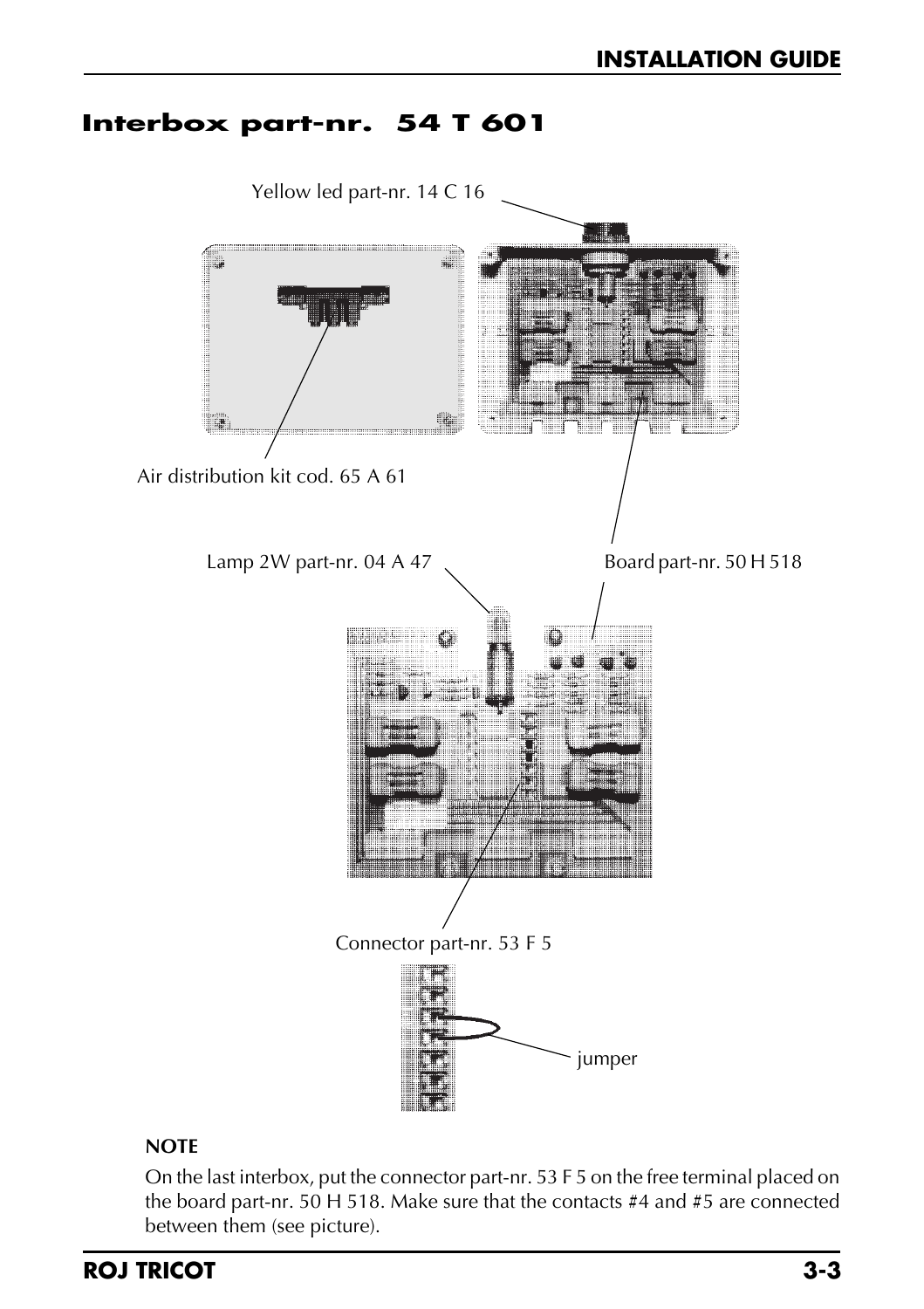### **PREVENTIVE MAINTENANCE**

**NOTE - turn off the unit before operating**

When working with dusty yarns, clean periodically the unit with a low pressure compressed air jet.

**NOTE - before effecting this operation, in order to avoid the compressed air jet pushing the yarn behind the winder, first remove the yarn from the unit.**

**PHOTOCELL GLASS AND REFLECTOR MAINTENANCE** 

Use **only** a clean cloth damped in **alcohol**.

**NOTE - the use of abrasive or sharp tool will damage permanently the reflecting surface.**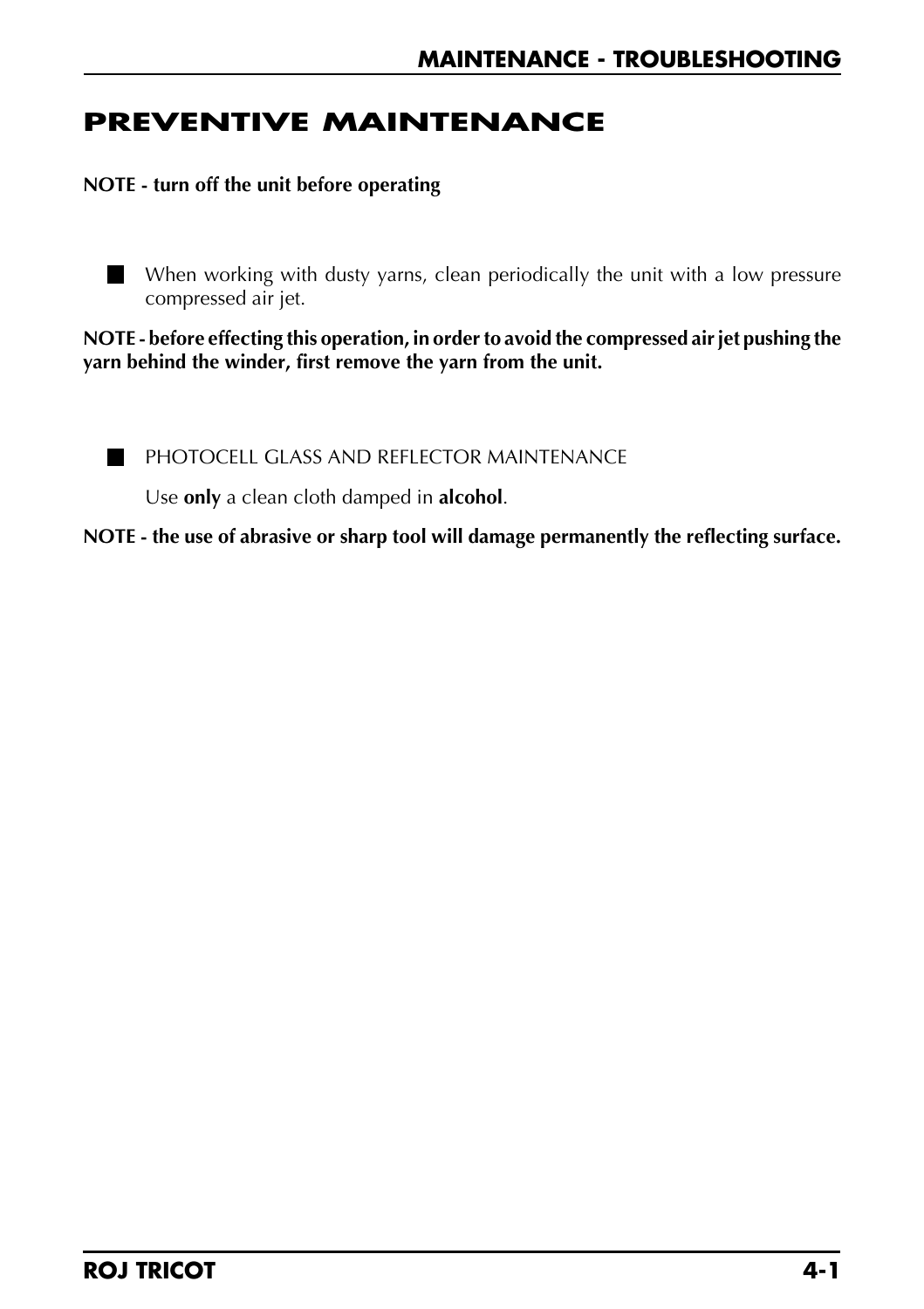### **TROUBLESHOOTING**

| <b>ALARM SIGNALLING OR DEFECT</b>                                                                  | <b>POSSIBLE SOLUTION</b>     |
|----------------------------------------------------------------------------------------------------|------------------------------|
|                                                                                                    |                              |
| THE UNIT WILL NOT START AND<br>THE LED (LIGHTS) ARE OFF EVEN<br>THOUGHT THE ON/OFF<br>SWITCH IS ON | 3 10 6 9                     |
| THE MOTOR DOESN'T RUN.<br><b>RED LIGHT ON STEADY</b>                                               | 7 14 12 6 9                  |
| THE MOTOR DOESN'T RUN.<br>RED LIGHT FLASHING FASTLY                                                | 3 4 5 11 6 9                 |
| RED LIGHT FLASHING SLOWLY                                                                          | 8 1 2 17 19 6 9              |
| WEFT BREAKAGE CONTROL<br>PHOTOCELL DOESN'T WORK                                                    | 13 2 14 8 17 19 20<br>6219   |
| FALSE STOP DUE TO YARN<br>BREAKAGE CONTROL PHOTOCELL                                               | 8 18 19 6 21 9               |
| STARTING THE LOOM, THE UNIT<br>RUNS OUT OF RESERVE                                                 | 1 2 3 4 5 10 18 17<br>2069   |
| EXCESSIVE RESERVE BUILD-UP                                                                         | 1 2 5 10 15 16 17 18<br>1969 |
| IRREGULAR WINDING SPEED                                                                            | 1 2 15 16 17 20 6 9          |
|                                                                                                    |                              |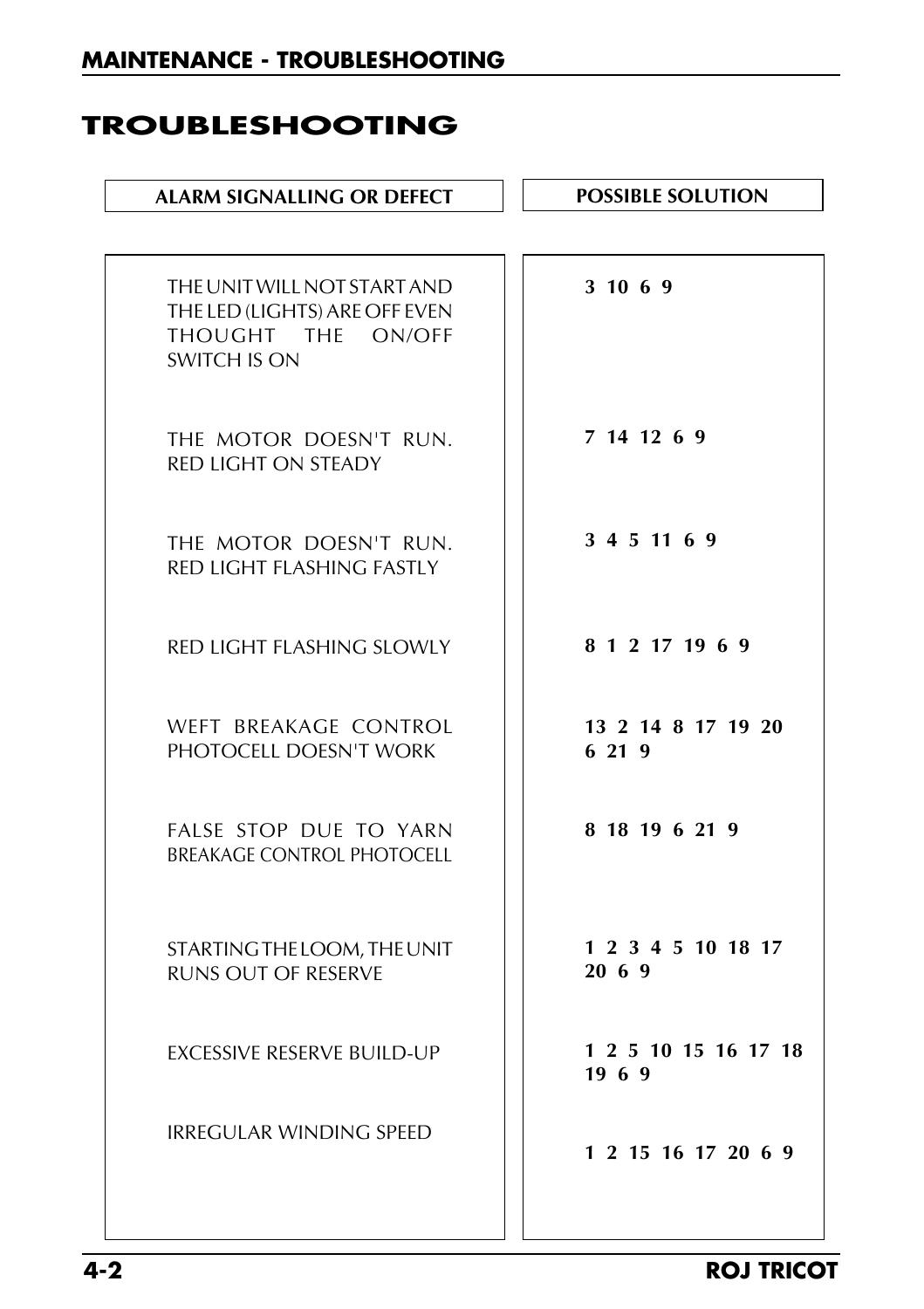|   | 1- The reflector must be facing the photocell. Verify if the winding cage has been<br>rotated.                                                                                                  |
|---|-------------------------------------------------------------------------------------------------------------------------------------------------------------------------------------------------|
|   | 2- Verify the reflector condition: it must be clean and it must not show sign of damage.                                                                                                        |
|   | 3- Check the fuses integrity. Check if the power supply voltage is wired according to<br>the power line voltage.                                                                                |
|   | 4- Verify if the feeder main shaft is free to rotate; if locked proceed in taking apart and<br>cleaning the winding group.                                                                      |
|   | 5- Remove the top cover and verify that the motor supply cable is correctly plugged in.                                                                                                         |
| ٠ | <b>6</b> - Replace the circuit board.                                                                                                                                                           |
|   | 7- Out of yarn: yarn broken or package empty.                                                                                                                                                   |
|   | <b>8-</b> Clean the photocell glass.                                                                                                                                                            |
| ٠ | 9- Call for service.                                                                                                                                                                            |
|   | 10- Verify that the connector of the power supply cable is correctly plugged in.                                                                                                                |
| ٠ | 11- Motor overload: proceed as per paragraph 4.                                                                                                                                                 |
|   | 12- Verify that the "S/Z" switch is not on central position ".                                                                                                                                  |
|   | 13- Verify the position of the jumper P2: which enables the function Loom Stop enabled.                                                                                                         |
| ٠ | 14- If the Loom Stop function is required, verify if the power supply box is provided<br>of the Loom Stop Interface, and correctly wired to the loom.                                           |
| ■ | 15- The feeder's stand and the metallic parts in touch with the thread must be ground<br>connected. If the yarn count is higher than than 200 den, try to set the jumper P1 in<br>position Off. |
|   | 16- Verify that close to the unit there is any device that generate electrical discharge.<br>If the yarn count is higher than 200 den, try to set the jumper P1 in position OFF.                |
| ▅ | 17- Verify that intense light sources are not directly pointed to the photocell or to the<br>reflector.                                                                                         |
|   | 18- Verify if the jumper P1 is in position ON.                                                                                                                                                  |
| ▅ | 19- Remove the yarn of the reserve in excess, and verify that the coils are enough<br>separated. Eventually, increase the coil pitch.                                                           |
|   | 20-Check that the feeder is not subjected to excessive vibrations.                                                                                                                              |
|   | 21-Set jumper P2 in position OFF when the following yarns are woven: transparent<br>yarns, very thin yarns, very thick yarns.                                                                   |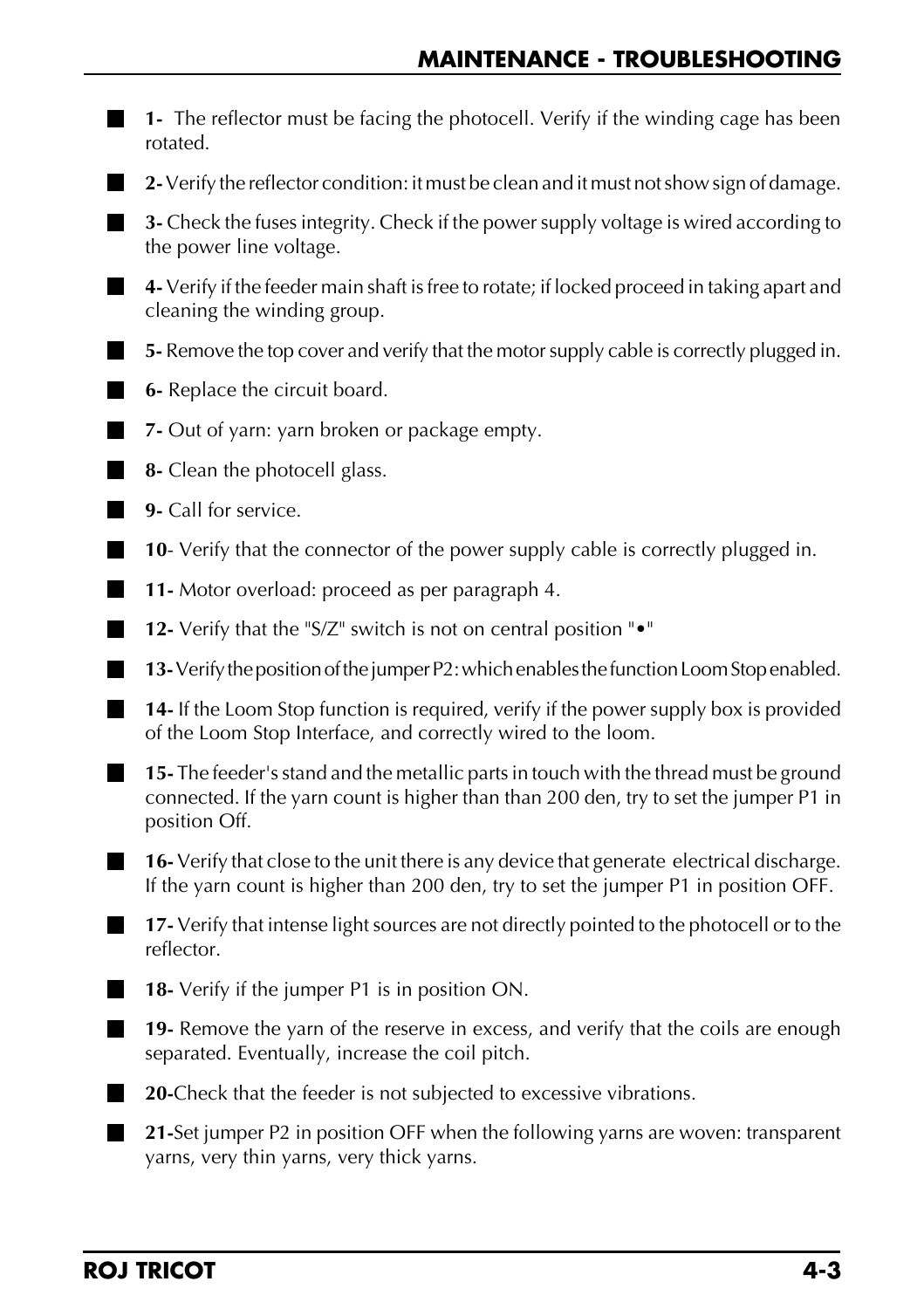### **ACCESSORIES**

The ROJ TRICOT accessories are basically the same used with the other Roj Electrotex weft feeders.

ENTRY ACCESSORIES

#### **PNEUMATIC THREADER cod. 54 R 26 + AIR DISTRIBUTION KIT (\*)**



**F.A.F. BRAKE cod. 26 B 34**

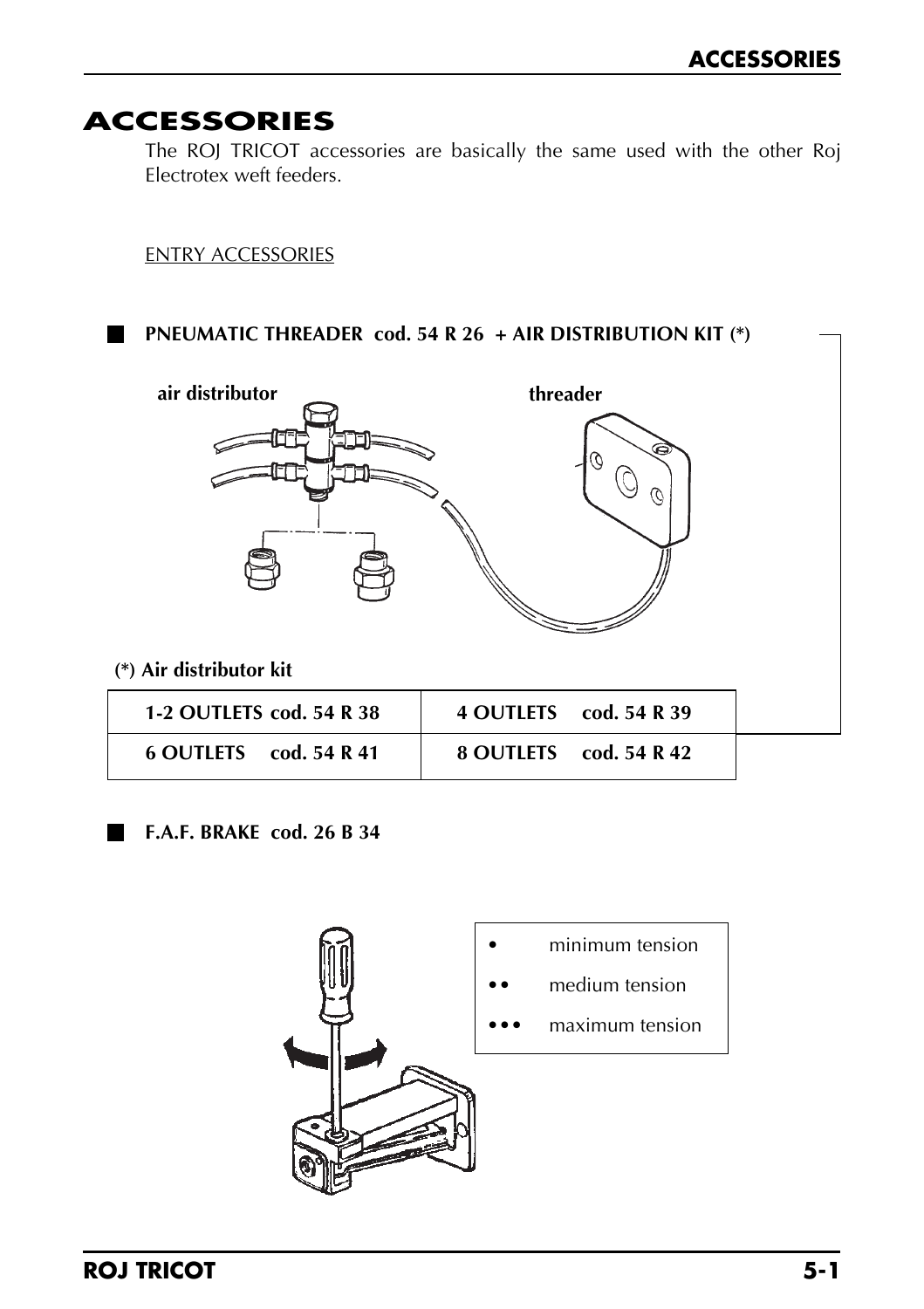YARN GUIDE ASSEMBLY cod. 54 R 13



### **LUBRICATION DEVICE cod. 54 R 36**

**PARAFFIN APPLICATOR cod. 54 T 47**





**ANTI-SNARL GROUP cod. 54 T 49**



I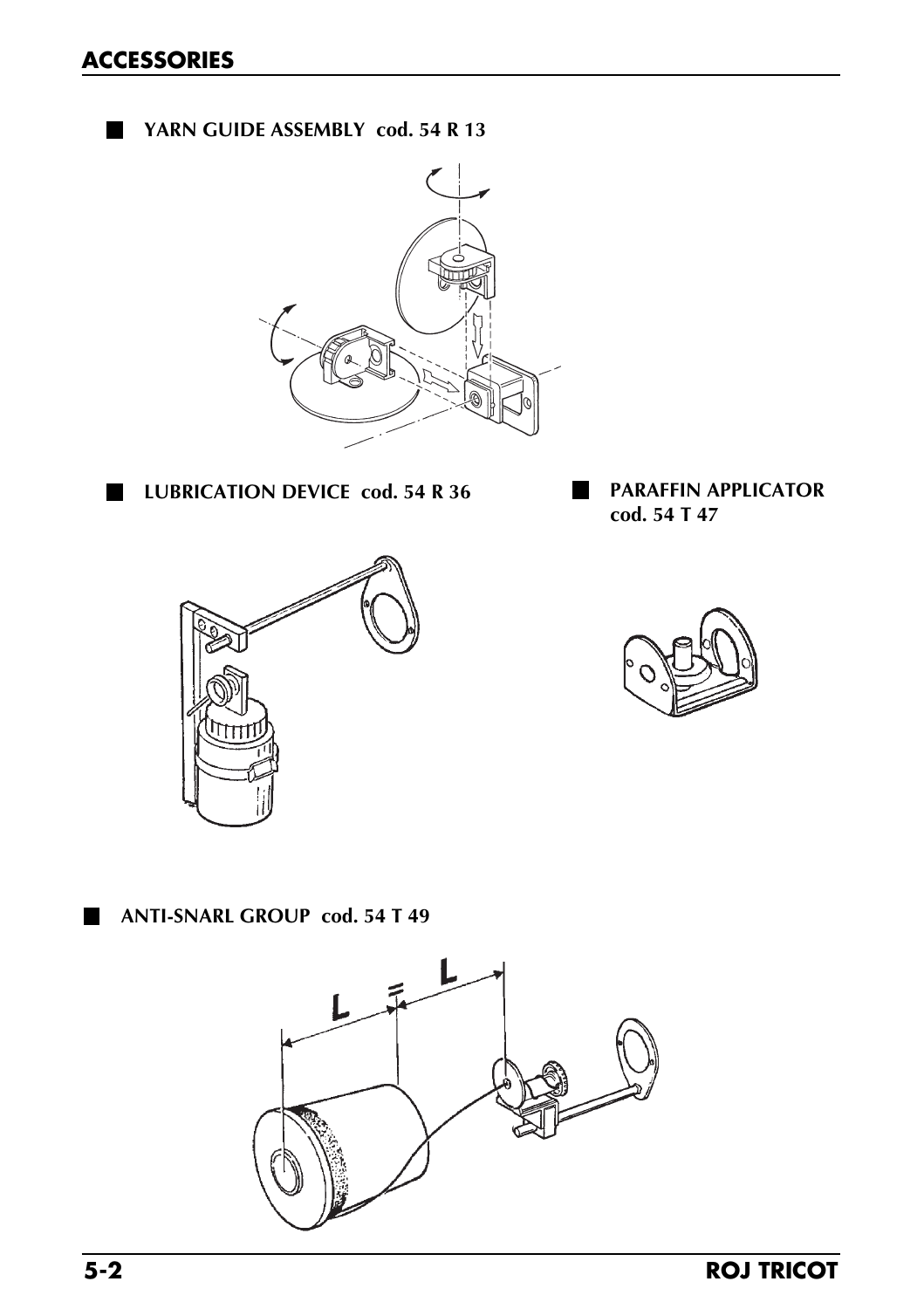EXIT ACCESSORIES compatibles only with ROJ DART/S

**DOUBLE LEAF BRAKE cod. 54 R 8** п



**DOUBLE LEAF BRAKE + TENSION ROD cod. 54 R 10** 

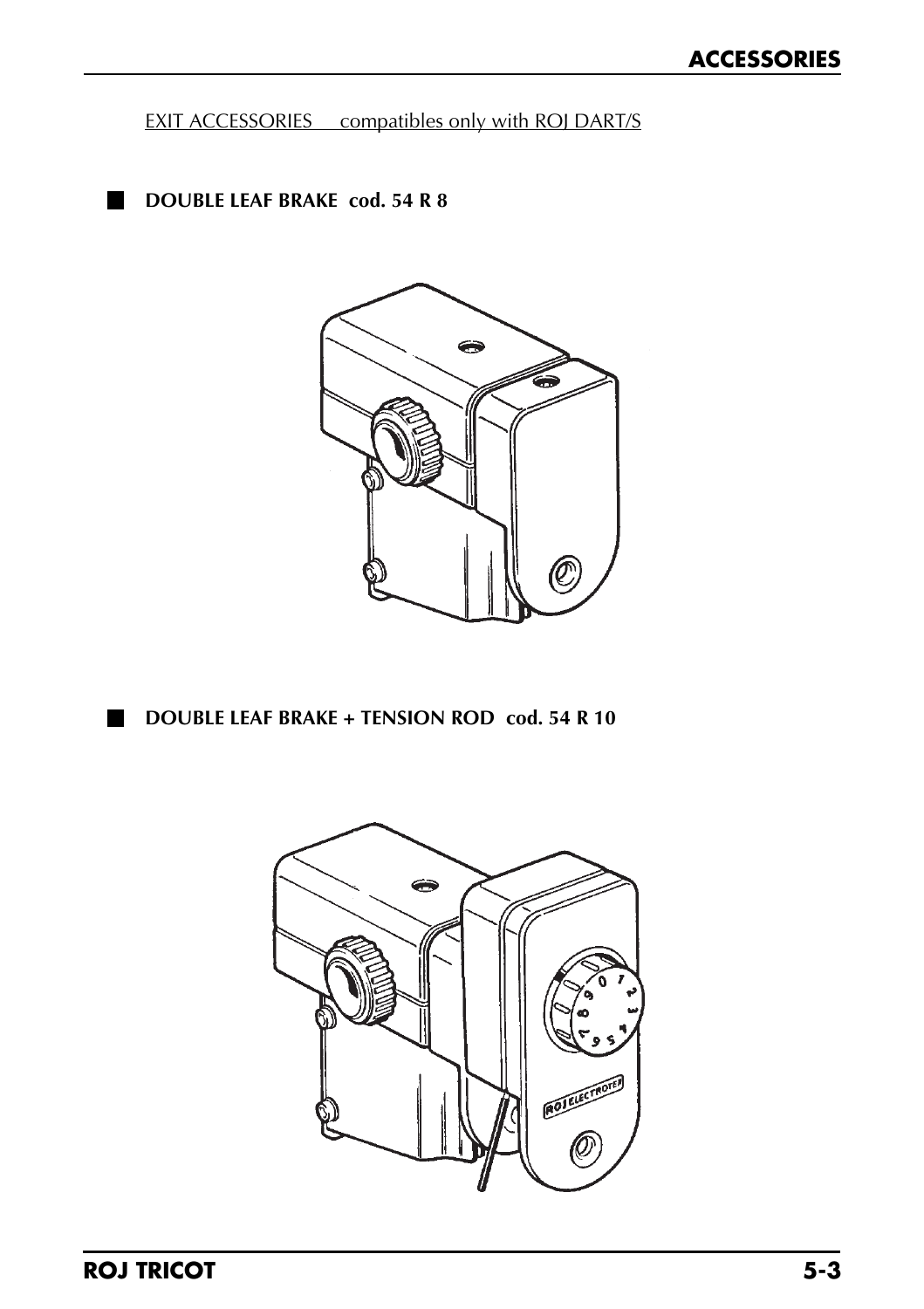**DOUBLE BLADE LEAF BRAKE + TENSION ROD cod. 54 R 55** 







**TENSION ROD cod. 52 R 10** 

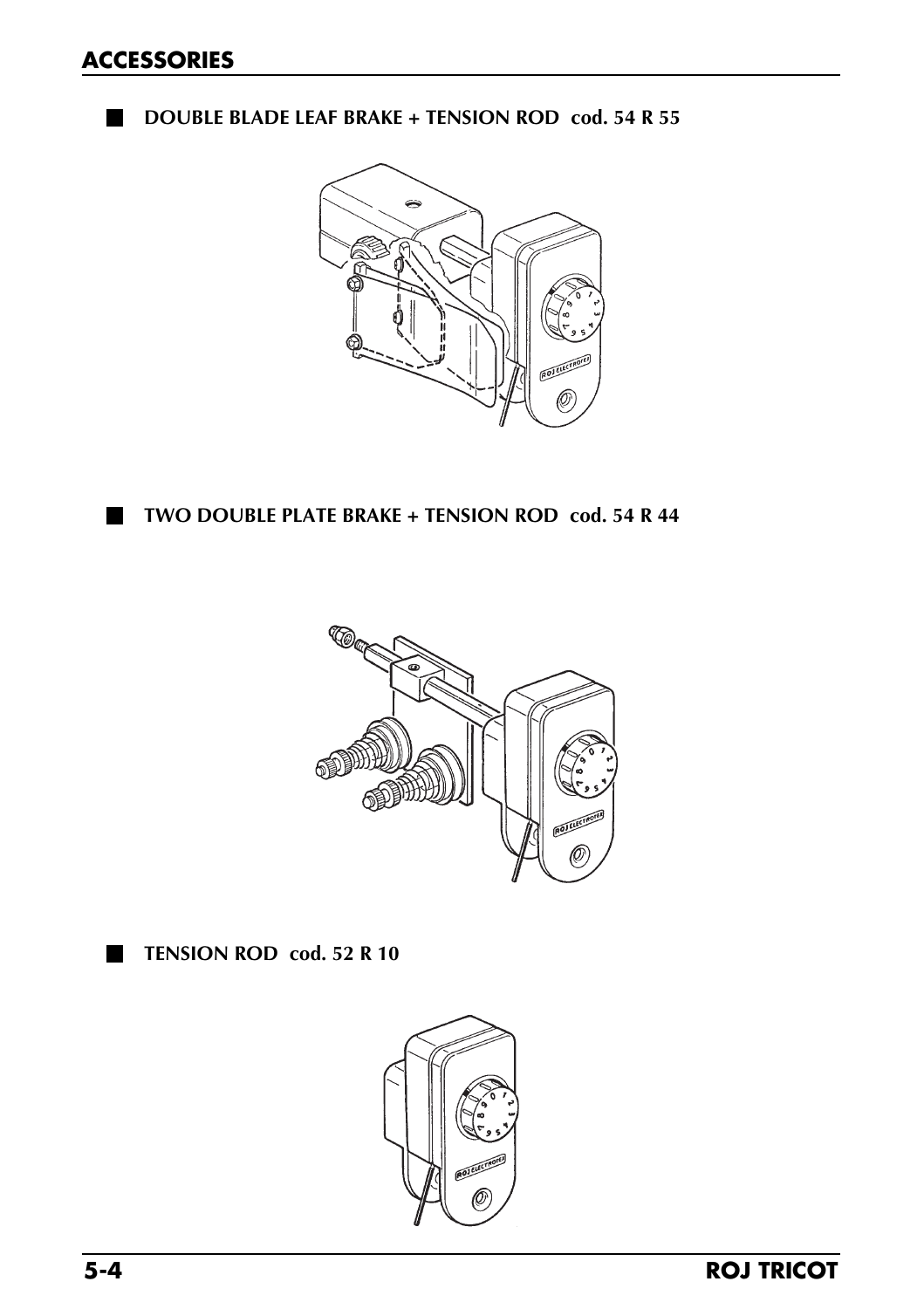## **TABLE I HOW TO CHOOSE THE METAL BRAKE**

|                                                     | <b>YARN COUNT</b>              |                                                |                                                    |                                                    |                                                  |  |
|-----------------------------------------------------|--------------------------------|------------------------------------------------|----------------------------------------------------|----------------------------------------------------|--------------------------------------------------|--|
|                                                     |                                | from<br>to                                     | from<br>to                                         | from<br>to                                         | from<br>to                                       |  |
| Nm<br><b>dTex</b><br>Den<br><b>Ne</b>               | > 40<br>< 250<br>< 225<br>> 24 | $30 - 40$<br>250 - 334<br>225 - 300<br>18 - 24 | 16 - 30<br>$334 - 625$<br>$300 - 563$<br>$18 - 10$ | $10 - 16$<br>$625 - 1000$<br>$563 - 900$<br>6 - 10 | $5 - 10$<br>1000 - 2000<br>900 - 1800<br>$3 - 6$ |  |
| <b>BRAKE TYPE</b>                                   | $\mathbf{2}$                   |                                                | 3                                                  | 4                                                  | 5                                                |  |
| <b>KIT CODE</b>                                     | 54T456                         | 54T457                                         | 54T458                                             | 54T459                                             | 54T460                                           |  |
| <b>SPARE BRAKE</b><br>52Z75<br>52Z76<br><b>CODE</b> |                                | 52Z77                                          | 52Z78                                              | 52Z79                                              |                                                  |  |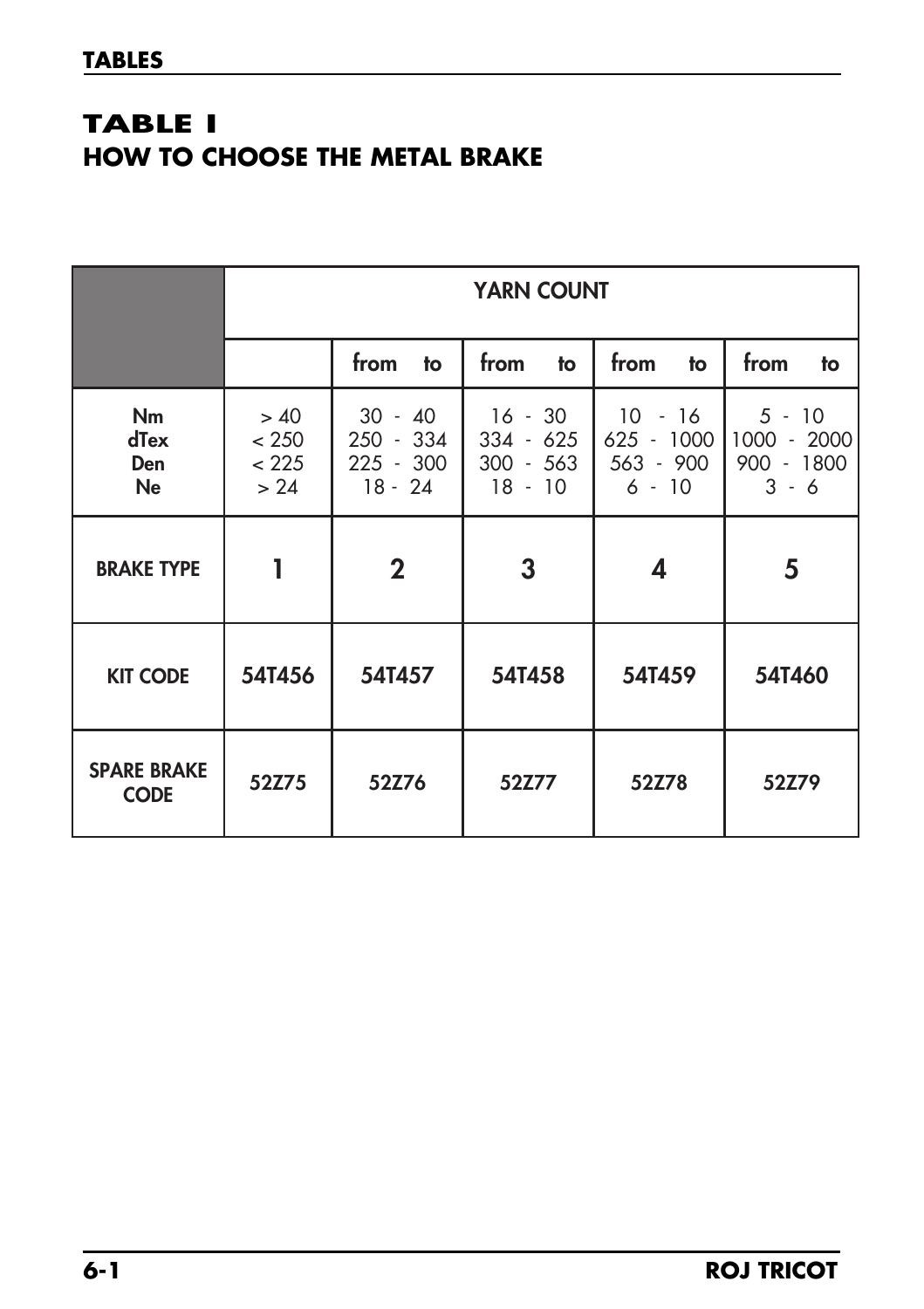## **TABLE II HOW TO CHOOSE THE BRISTLE BRAKE**

| <b>YARN COUNT</b>                                                             |                                             | S                                                              | <b>TORSION</b><br>Z                                            |
|-------------------------------------------------------------------------------|---------------------------------------------|----------------------------------------------------------------|----------------------------------------------------------------|
| for very delicate yarns<br>over:<br>70 Nm<br>$143$ dtex<br>$129$ den<br>41 Ne |                                             | Goatbristle<br>blue ring<br>54 T 450                           |                                                                |
| from<br>70 Nm<br>$143$ dtex<br>$128$ den<br>41 Ne                             | to<br>50 Nm<br>200 dtex<br>180 den<br>30 Ne |                                                                | Hair bristle<br>grey ring<br>54 T 451                          |
| from<br>50 Nm<br>$200$ dtex<br>180 den<br>30 Ne                               | to<br>18 Nm<br>556 dtex<br>500 den<br>11 Ne |                                                                | Nylon bristle 0.10<br>black ring<br>black bristle<br>54 T 452  |
| from<br>18 Nm<br>556 dtex<br>500 den<br>11 Ne                                 | to<br>5 Nm<br>2000 dtex<br>1800 den<br>3 Ne | Nylon bristle 0.20<br>orange ring<br>white bristle<br>54 T 453 | Nylon bristle 0.20<br>orange ring<br>black bristle<br>54 T 454 |